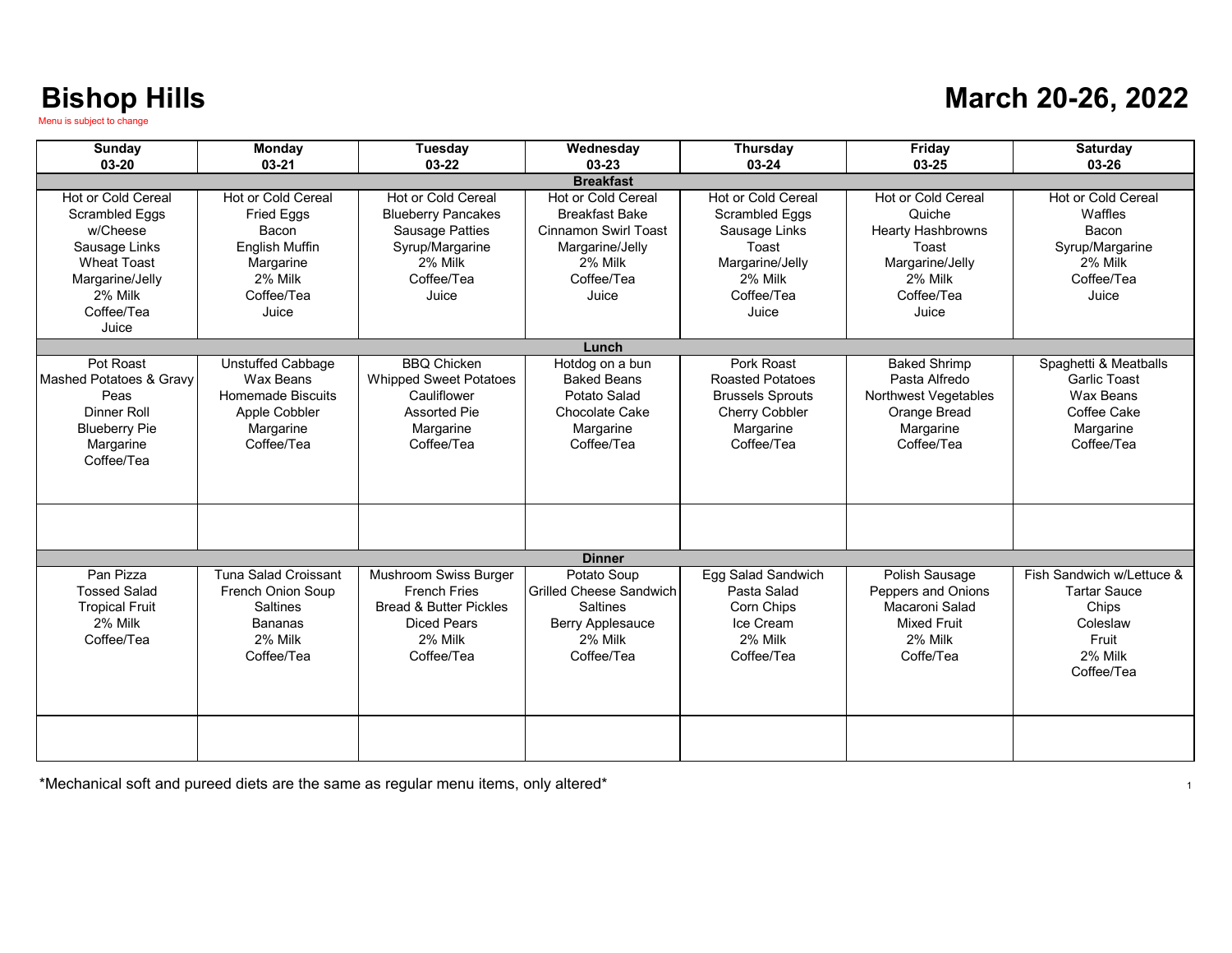### **March 27-April 2, 2022**

| Sunday                      | <b>Monday</b>                  | <b>Tuesday</b>         | Wednesday                      | <b>Thursday</b>               | Friday                  | <b>Saturday</b>         |  |
|-----------------------------|--------------------------------|------------------------|--------------------------------|-------------------------------|-------------------------|-------------------------|--|
| 03-27                       | 03-28                          | 03-29                  | 03-30                          | 03-31                         | $04 - 01$               | 04-02                   |  |
| <b>Breakfast</b>            |                                |                        |                                |                               |                         |                         |  |
| Hot or Cold Cereal          | Hot or Cold Cereal             | Hot or Cold Cereal     | Hot or Cold Cereal             | Hot or Cold Cereal            | Hot or Cold Cereal      | Hot or Cold Cereal      |  |
| Scrambled Eggs              | French Toast                   | Cheese Omelet          | <b>Boiled Egg</b>              | Breakfast Sandwich on         | Scrambled Eggs          | Waffles                 |  |
| Sausage Links               | <b>Sausage Patties</b>         | Bacon                  | <b>Biscuits &amp; Sausage</b>  | English Muffin w/ Cheese,     | Canadian Bacon          | Sausage Links           |  |
| Toast                       | Syrup/Margarine                | Wheat Toast            | Gravy                          | Sausage & Egg                 | Cinnamon Toast          | Syrup/Margarine         |  |
| Margarine/Jelly             | 2% Milk                        | Margarine/Jelly        | Margarine/Jelly                | Hash Browns                   | Margarine/Jelly         | 2% Milk                 |  |
| 2% Milk                     | Coffee/Tea                     | 2% Milk                | 2% Milk                        | Margarine/Jelly               | 2% Milk                 | Coffee/Tea              |  |
| Coffee/Tea                  | Juice                          | Coffee/Tea             | Coffee/Tea                     | 2% Milk                       | Coffee/Tea              | Juice                   |  |
| Juice                       |                                | Juice                  | Juice                          | Coffee/Tea/Juice              | Juice                   |                         |  |
|                             |                                |                        |                                |                               |                         |                         |  |
|                             |                                |                        | Lunch                          |                               |                         |                         |  |
| <b>Baked Ham</b>            | Hot Turkey Sandwich            | Chicken Pot Pie        | <b>BBO</b> Beef                | Pork Loin                     | Creamy Chicken &        | Meatloaf                |  |
| <b>Scalloped Potatoes</b>   | Mashed Potatoes & Gravy        | Green Beans            | Au Gratin Potatoes             | <b>Brown Rice</b>             | Mushrooms with Egg      | Mashed Potatoes & Gravy |  |
| Peas                        | <b>Mixed Vegetables</b>        | Cinnamon & Raisin Rice | <b>Broccoli</b>                | Vegetable Medley              | <b>Noodles</b>          | Northwest Vegetables    |  |
| <b>Dinner Roll</b>          | <b>Fruit Cup</b>               | Pudding                | Dinner Roll                    | <b>Carrot Cake</b>            | <b>Mixed Vegetables</b> | Cheesecake              |  |
| <b>Brownies</b>             | Margarine                      | Margarine              | Apple Cobbler                  | Margarine                     | <b>Garlic Toast</b>     | Margarine               |  |
| Margarine                   | Coffee/Tea                     | Coffee/Tea             | Margarine                      | Coffee/Tea                    | Pistachio Pudding       | Coffee/Tea              |  |
| Coffee/Tea                  |                                |                        | Coffee/Tea                     |                               | Margarine               |                         |  |
|                             |                                |                        |                                |                               | Coffee/Tea              |                         |  |
|                             |                                |                        |                                |                               |                         |                         |  |
|                             |                                |                        |                                |                               |                         |                         |  |
|                             |                                |                        |                                |                               |                         |                         |  |
|                             |                                |                        | <b>Dinner</b>                  |                               |                         |                         |  |
| <b>Corned Beef Sandwich</b> | Olive Burger                   | Beef w/Noodles         | <b>Grilled Cheese Sandwich</b> | <b>Chicken Salad Sandwich</b> | Macaroni and Cheese     | <b>Baked Fish</b>       |  |
| Potato Salad                | <b>Onion Petals</b>            | Cauliflower            | <b>Tater Tots</b>              | Potato Chips                  | Carrots                 | <b>French Fries</b>     |  |
| <b>Pickle Spear</b>         | <b>Bread and Butter Pickle</b> | <b>Mixed Fruit</b>     | <b>Tossed Salad</b>            | Coleslaw                      | Peaches                 | <b>Pickle Spear</b>     |  |
| <b>Fruit Cocktail</b>       | Banana Pudding                 | 2% Milk                | Pineapple Chunks               | Ice Cream                     | 2% Milk                 | <b>Mandarin Oranges</b> |  |
| 2% Milk                     | 2% Milk                        | Coffee/Tea             | 2% Milk                        | 2% Milk                       | Coffee/Tea              | 2% Milk                 |  |
| Coffee/Tea                  | Coffee/Tea                     |                        | Coffee/Tea                     | Coffee/Tea                    |                         | Coffee/Tea              |  |
|                             |                                |                        |                                |                               |                         |                         |  |
|                             |                                |                        |                                |                               |                         |                         |  |
|                             |                                |                        |                                |                               |                         |                         |  |
|                             |                                |                        |                                |                               |                         |                         |  |
|                             |                                |                        |                                |                               |                         |                         |  |
|                             |                                |                        |                                |                               |                         |                         |  |

\*Mechanical soft and pureed diets are the same as regular menu items, only altered\* <sup>2</sup>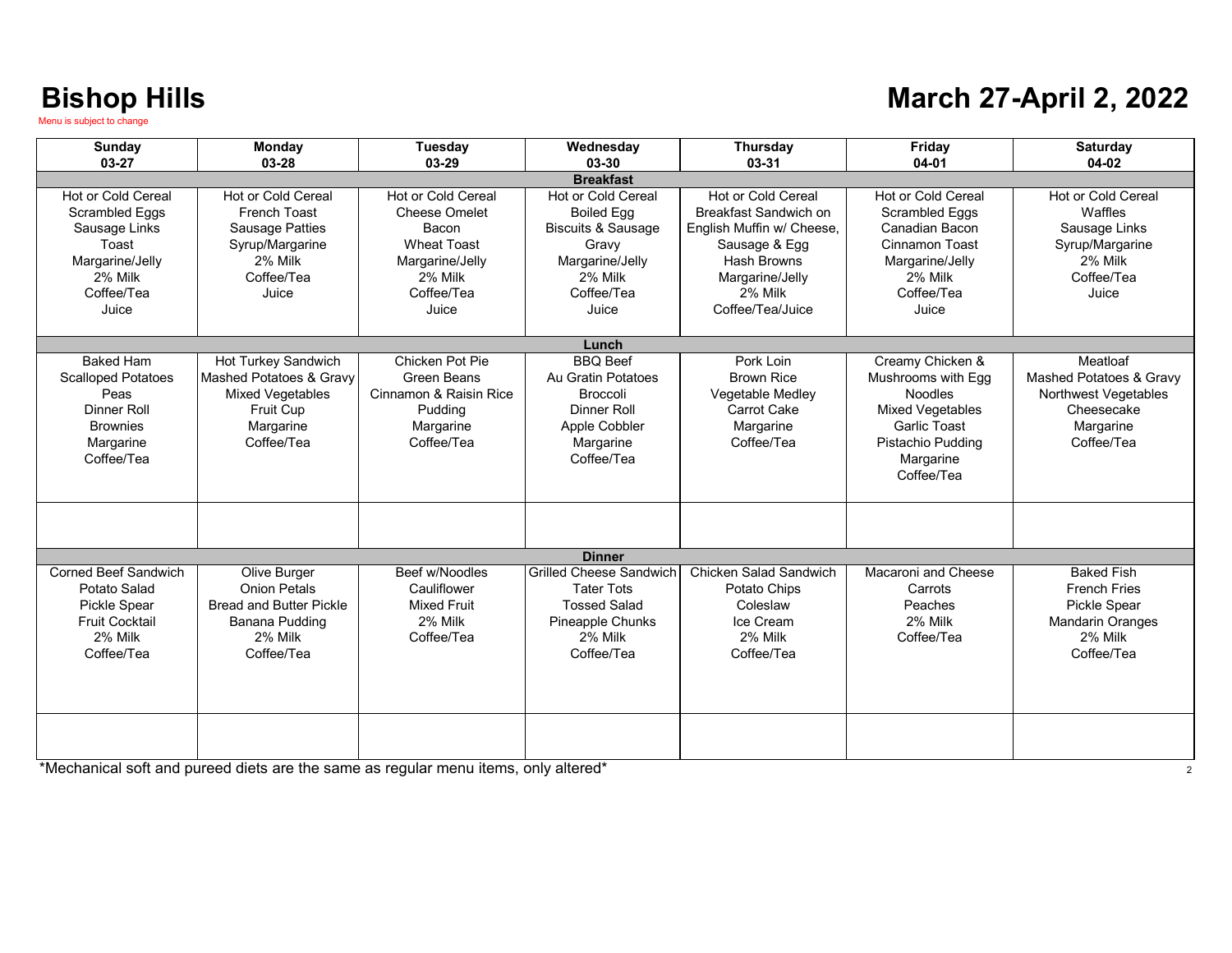### **April 3-9, 2022**

| <b>Sunday</b>          | Monday              | Tuesday                      | Wednesday            | <b>Thursday</b>               | Friday                 | <b>Saturday</b>           |  |
|------------------------|---------------------|------------------------------|----------------------|-------------------------------|------------------------|---------------------------|--|
| 04-03                  | 04-04               | 04-05                        | 04-06                | 04-07                         | 04-08                  | 04-09                     |  |
| <b>Breakfast</b>       |                     |                              |                      |                               |                        |                           |  |
| Hot or Cold Cereal     | Hot or cold Cereal  | Hot or Cold Cereal           | Hot or Cold Cereal   | <b>Hot or Cold Cereal</b>     | Hot or Cold Cereal     | Hot or Cold Cereal        |  |
| Scrambled Eggs         | Pancakes            | <b>Cheesy Scrambled Eggs</b> | <b>Boiled Egg</b>    | <b>Fried Eggs</b>             | Quiche                 | Waffles                   |  |
| Bacon                  | Sausage Patty       | Bacon                        | Canadian Bacon       | <b>Fresh Baked Muffin</b>     | <b>Hash Browns</b>     | Sausage Links             |  |
| <b>Wheat Toast</b>     | Syrup/Margarine     | Raisin Toast                 | <b>Wheat Toast</b>   | Yogurt                        | Toast                  | Syrup/Margarine           |  |
| Jelly/Margarine        | 2% Milk             | Jelly/Margarine              | Margarine/Jelly      | Margarine/Jelly               | Margarine/Jelly        | 2% Milk                   |  |
| 2% Milk                | Coffee/Tea          | 2% Milk                      | 2% Milk              | 2% Milk                       | 2% Milk                | Coffee/Tea                |  |
| Coffee/Tea             | Juice               | Coffee/Tea                   | Coffee/Tea           | Coffee/Tea                    | Coffee/Tea             | Juice                     |  |
| Juice                  |                     | Juice                        | Juice                | Juice                         | Juice                  |                           |  |
|                        |                     |                              |                      |                               |                        |                           |  |
|                        |                     |                              | Lunch                |                               |                        |                           |  |
| <b>Glazed Turkey</b>   | Salisbury Steak     | Maple Bacon Chicken          | Chili Dogs w/bun     | Chicken a la King Mashed      | Kielbasa               | <b>Baked Ham</b>          |  |
| Potatoes Au Gratin     | <b>Baked Potato</b> | <b>White Rice</b>            | Coleslaw             | <b>Potatoes</b>               | Sauerkraut             | <b>Scalloped Potatoes</b> |  |
| Green Beans            | Broccoli w/Cheese   | <b>Northwest Vegetables</b>  | <b>Baked Beans</b>   | <b>Biscuit</b>                | Potato Salad           | <b>Grn Bean Casserole</b> |  |
| Lemon Meringue Pie     | Dinner Roll         | Surprise Cake                | <b>Fruited Jello</b> | Peach Crisp                   | Orange Bread           | Chocolate Cream Pie       |  |
| Margarine              | Fruit               | Margarine                    | Margarine            | Margarine                     | Margarine              | Margarine                 |  |
| Coffee/Tea             | Margarine           | Coffee/Tea                   | Coffee/Tea           | Coffee/Tea                    | Coffee/Tea             | Coffee/Tea                |  |
|                        | Coffee/Tea          |                              |                      |                               |                        |                           |  |
|                        |                     |                              |                      |                               |                        |                           |  |
|                        |                     |                              |                      |                               |                        |                           |  |
|                        |                     |                              |                      |                               |                        |                           |  |
|                        |                     |                              |                      |                               |                        |                           |  |
|                        |                     |                              |                      |                               |                        |                           |  |
|                        |                     |                              | <b>Dinner</b>        |                               |                        |                           |  |
| Pizza                  | Beef w/Mushrooms &  | Baked Spaghetti              | Corned Beef Reuben   | Goulash                       | Fish Sandwich w/Tartar | <b>BLT Sandwich</b>       |  |
| <b>Breadstick</b>      | Gravy               | <b>Garlic Toast</b>          | <b>Tater Tots</b>    | <b>Breadstick</b>             | Sauce                  | Navy Bean Soup            |  |
| Side Salad             | Dinner Roll         | Peas & Pearl Onions          | Pickle               | <b>Prince Charles Veggies</b> | Lettuce & Tomatoes     | Saltines                  |  |
| <b>Chilled Peaches</b> | Key West Veggies    | <b>Berry Applesauce</b>      | Fruit                | Ice Cream                     | <b>Curly Fries</b>     | Pineapple Chunks          |  |
| 2% Milk                | Pudding             | 2% Milk                      | 2% Milk              | 2% Milk                       | Pickle Spear           | 2% Milk                   |  |
| Coffee/Tea             | 2% Milk             | Coffee/Tea                   | Coffee/Tea           | Coffee/Tea                    | <b>Banana Pudding</b>  | Coffee/Tea                |  |
|                        | Coffee/Tea          |                              |                      |                               | 2% Milk                |                           |  |
|                        |                     |                              |                      |                               | Coffee/Tea             |                           |  |
|                        |                     |                              |                      |                               |                        |                           |  |
|                        |                     |                              |                      |                               |                        |                           |  |
|                        |                     |                              |                      |                               |                        |                           |  |
|                        |                     |                              |                      |                               |                        |                           |  |

\*Mechanical soft and pureed diets are the same as regular menu items, only altered\*

3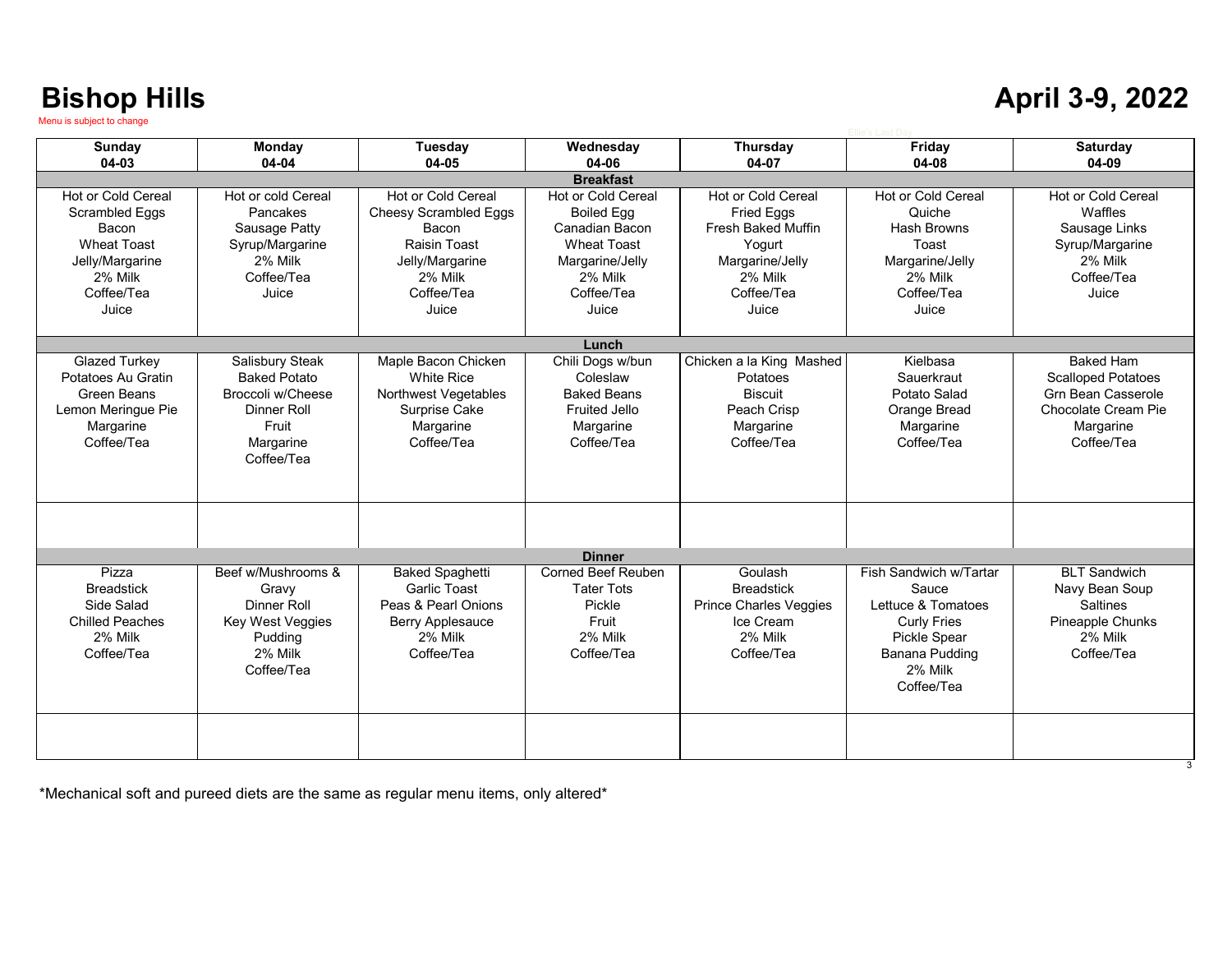### **April 10-16, 2022**

| Sunday                | Monday                  | Tuesday                           | Wednesday                     | Thursday                | Friday                     | Saturday                 |  |
|-----------------------|-------------------------|-----------------------------------|-------------------------------|-------------------------|----------------------------|--------------------------|--|
| $04-10$               | $04-11$                 | $04-12$                           | $04-13$                       | $04 - 14$               | $04-15$                    | 04-16                    |  |
| <b>Breakfast</b>      |                         |                                   |                               |                         |                            |                          |  |
| Hot or Cold Cereal    | Hot or Cold Cereal      | Hot or Cold Cereal                | Hot or Cold Cereal            | Hot or Cold Cereal      | Hot or Cold Cereal         | Hot or Cold Cereal       |  |
| <b>French Toast</b>   | Scrambled Eggs          | <b>Breakfast Bake</b>             | <b>Biscuits &amp; Sausage</b> | Fried Eggs              | Omelette                   | Waffles                  |  |
| Sausage Links         | Bacon                   | <b>Wheat Toast</b>                | Gravy                         | Sausage Patty           | Hashbrowns                 | Bacon                    |  |
| Margarine/Jelly       | Toast                   | Margarine/Jelly                   | <b>Boiled Egg</b>             | Nutrigrain Bar          | <b>Wheat Toast</b>         | Syrup/Margarine          |  |
| 2% Milk               | Margarine/Jelly         | 2% Milk                           | Margarine/Jelly               | Margarine/Jelly         | Margarine/jelly            | 2% Milk                  |  |
| Coffee/Tea            | 2% Milk                 | Coffee/Tea                        | 2% Milk                       | 2% Milk                 | 2% Milk                    | Coffee/Tea               |  |
| Juice                 | Coffee/Tea              | Juice                             | Coffee/Tea                    | Coffee/Tea              | Coffee/Tea                 | Juice                    |  |
|                       | Juice                   |                                   | Juice                         | Juice                   | Juice                      |                          |  |
|                       |                         |                                   |                               |                         |                            |                          |  |
|                       |                         |                                   | Lunch                         |                         |                            |                          |  |
| Roasted Turkey Mashed | Lasagna                 | Sausage & Peppers                 | Italian Baked Chicken         | <b>BBO</b> Meatballs    | Savory Beef w/Veggies      | Meatloaf                 |  |
| Potatoes              | <b>Garlic Toast</b>     | Potato Salad                      | <b>Red Bliss Potatoes</b>     | Mashed Potatoes & Gravy | <b>Rice Pilaf</b>          | <b>Baked Potato</b>      |  |
| Carrots               | Side Salad w/ Choice of | <b>Broccoli</b>                   | Sicilian Vegetables           | Stuffing                | Egg Roll                   | Key West Vegetables      |  |
| <b>Dinner Roll</b>    | Dressing                | <b>Fresh Baked Cookie</b>         | Apple Cobbler Cake            | Pumpkin Pie             | <b>Berry Coconut Crisp</b> | Dinner Roll              |  |
| <b>Assorted Pie</b>   | Pineapple Delight       | Margarine                         | Margarine                     | Coffee/Tea              | Margarine                  | <b>Brownie</b>           |  |
| Margarine             | Margarine               | Coffee/Tea                        | Coffee/Tea                    |                         | Coffee/Tea                 | Margarine                |  |
| Coffee/Tea            | Coffee/Tea              |                                   |                               |                         |                            | Coffee/Tea               |  |
|                       |                         |                                   |                               |                         |                            |                          |  |
|                       |                         |                                   |                               |                         |                            |                          |  |
|                       |                         |                                   |                               |                         |                            |                          |  |
|                       |                         |                                   |                               |                         |                            |                          |  |
|                       |                         |                                   | <b>Dinner</b>                 |                         |                            |                          |  |
| Egg Salad Sandwich    | Chili w/Beans           | Soup of the Day                   | Tuna Noodle Casserole         | Cheeseburger w/         | Ham w/Au Gratin Potatoes   | California Reuben        |  |
| Potato Chips          | <b>Saltines</b>         | <b>Grilled Cheese Sandwich</b>    | <b>Garlic Toast</b>           | Condiments on Side      | Spinach                    | Corn Nuggets             |  |
| Pickle                | Honey Corn Bread        | <b>Bread &amp; Butter Pickles</b> | Mixed Vegetables              | <b>French Fries</b>     | <b>Buttered Bread</b>      | <b>Dill Pickle Spear</b> |  |
| <b>Fruit Salad</b>    | <b>Berry Applesauce</b> | Peaches                           | <b>Tropical Fruit</b>         | Ice Cream               | <b>Red Grapes</b>          | <b>Fruited Jello</b>     |  |
| 2% Milk               | 2% Milk                 | 2% Milk                           | 2% Milk                       | 2% Milk                 | 2% Milk                    | 2% Milk                  |  |
| Coffee/Tea            | Coffee/Tea              | Coffee/Tea                        | Coffee/Tea                    | Coffee/Tea              | Coffee/Tea                 | Coffee/Tea               |  |
|                       |                         |                                   |                               |                         |                            |                          |  |
|                       |                         |                                   |                               |                         |                            |                          |  |
|                       |                         |                                   |                               |                         |                            |                          |  |
|                       |                         |                                   |                               |                         |                            |                          |  |
|                       |                         |                                   |                               |                         |                            |                          |  |
|                       |                         |                                   |                               |                         |                            |                          |  |

\*Mechanical soft and pureed diets are the same as regular menu items, only altered\*

4